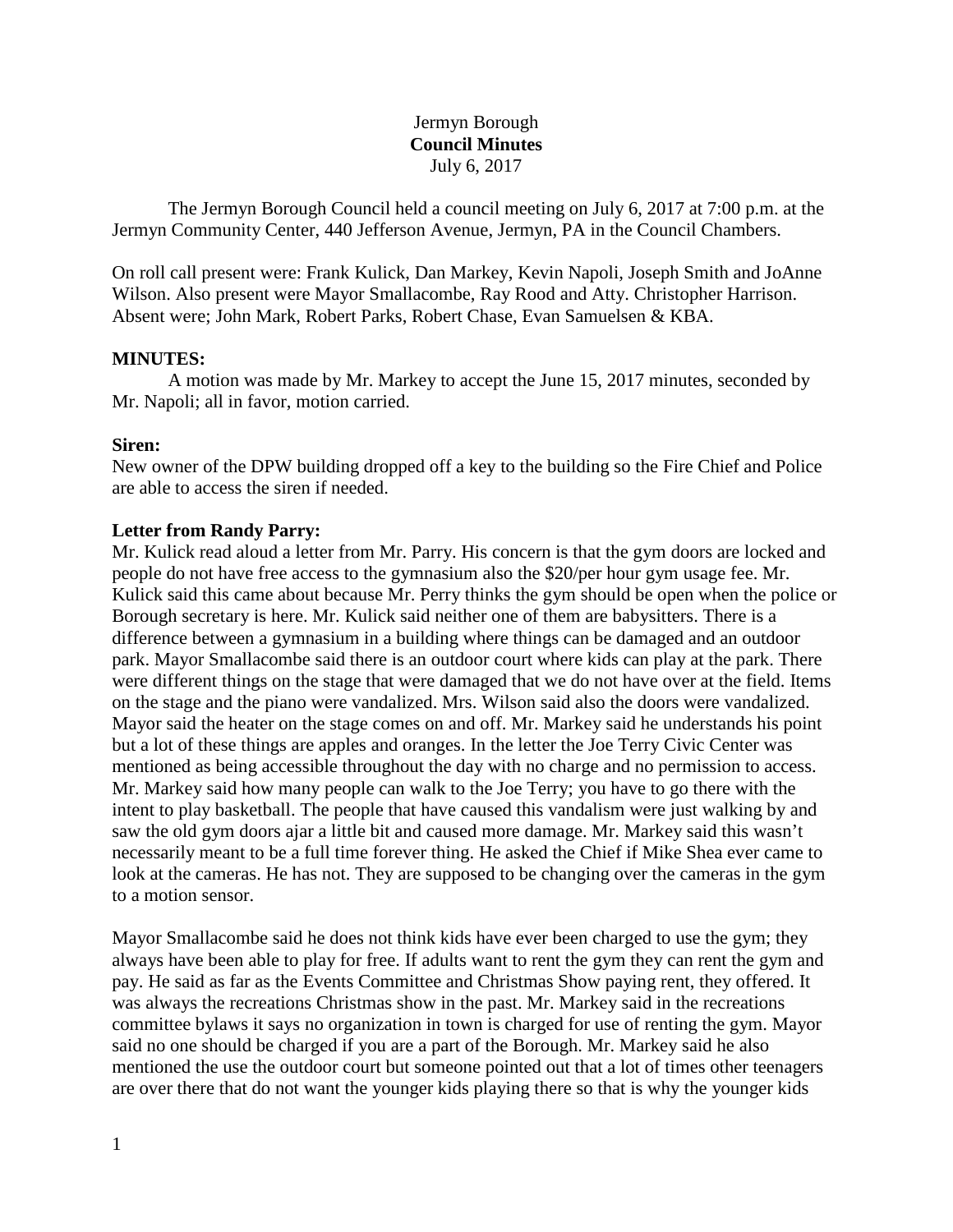come here. Mr. Markey said he personally does not care but he is sick of the damage and vandalism but if we get everything out of the gym that can be vandalized then he does not care. Also, if we can find a way to lock up the piano. Mrs. Wilson said when the Events Committee has the free summer concert, we ask the Recreation for approval to let them know we want to use it and we ask the baseball people if we can have the key. They have to give us approval to get into that stand. She said she never went to recreation for the keys; it was always the baseball league. Mr. Markey said recreation has nothing to do with the gazebo. Mayor said it was brought up one time if people wanted to rent out the pavilion they would have to fill out a form. Mayor said he cannot see young kids coming in 8 or 9 years old, closed doors behind them you would never know if they would get hurt. Mrs. Wilson said she likes to see the kids active and to see them play basketball and baseball. Mrs. Wilson said if they abide by the rules, they come in let you know they are there and when they leave they come in and say lock the door. She cannot see them not playing basketball during the day. Mayor said last time there was a group playing here they were teenagers and he happened to walk in and he did not know any of them. He asked who they were, there were 6 or 7 kids and only one was from Jermyn.

Mr. Markey said right now he does not think it is good to lock the gym all day long, especially during the summer. Mr. Kulick said why don't we consider next year to find some money in the budget to hire a couple of college kids for 6 hours a day, have a summer program. It wouldn't be strictly for basketball but for other activities as well. Maybe 30 hours a week and split it up amongst two kids. Mrs. Wilson said maybe we can get the County to help. Mr. Kulick said he would be surprised how many kids would actually come. Mr. Smith said he believes kids should go in the gym for free. They are Jermyn kids and they have that right, we want them to develop physically and mentally. He likes the idea about sports and helping the kids as much as we can. If they are in there playing basketball, they are staying out of trouble. There has to be a responsible adult in there. Mr. Smith said one of his concerns is fights or if someone gets hurt. There is a liability we have to be prepared for. As long as there is a responsible adult in the gym to handle any problems that may come up and they understand their roles, let's open the gym up for them in the summer. Mr. Smith said he feels the kids should play in the gym for free as long as there is a responsible adult with them. Mr. Markey said we should appoint Randy to be in charge of the gym, if he wants to be responsible for gym then let him be responsible for the gym. They should call in advance to see if someone is here to let them in the gym. Mr. Markey said this comes up on Facebook and we have people coming out of the woodwork volunteering to help. Mr. Kulick said we are on our second Crime Watch group and on the third recreation commission, it just doesn't work. Mr. Markey said a lot of people talk and say they will help out until it comes time to help out then how many people do you really have. For those of you who haven't showed up to a council meeting, it's the same maybe 5 percent of people in town, who do everything and those people get burned out and cannot do it anymore.

Mayor said we have a hard time getting people to water the flowers. It is the same people all the time. Mrs. Wilson asked if we were going to answer Mr. Parry by letter. Mr. Kulick said no he addressed him and he will contact him. Mr. Markey said the other problem is that we changed over to the combination locks because everyone gets keys cut to the gym and then they give the keys to their kids. The same thing happened to the combination. The kids know the combination. Mayor said his concerns is now you have the baskets you can lower, the bigger kids lower the baskets, pretty soon they are going to damage the rims. They are there for the younger kids to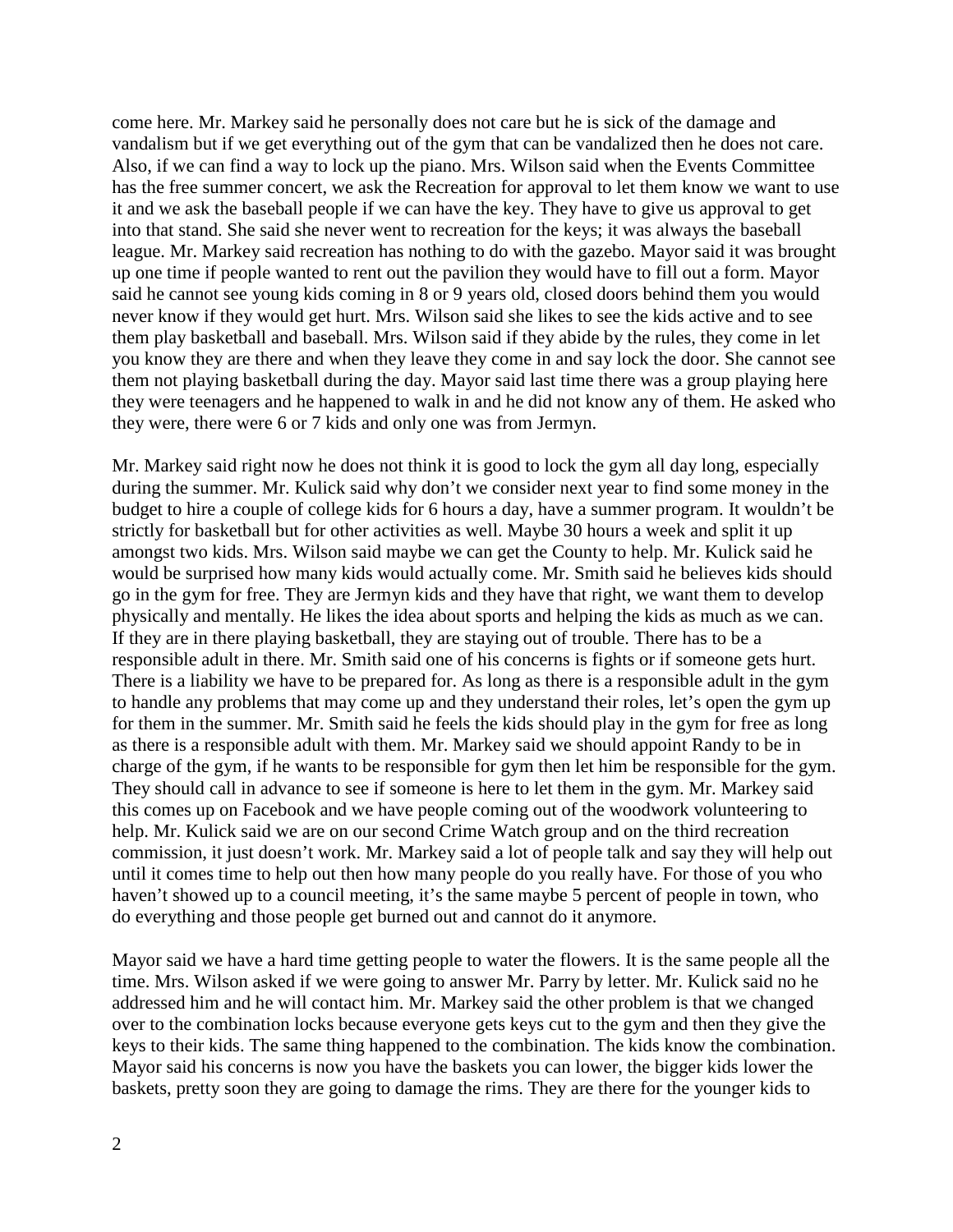play on. Mr. Smith said we make a motion tonight that we have a responsible adult and we have a simplified form that the person is accepting the responsibility that someone is going to be in charge of these kids and we do not charge them. He likes Mr. Kulick's idea of setting up a summer program next year. Mr. Smith said inside this building we have a lot of government offices and it is more accessible to people coming in and we have to protect what we have. Mrs. Wilson does not understand where he gets that the kids are being charged. Mr. Markey said we changed the code for the gym and we locked it down until we could get to the council meeting and talk about it because the last time he went in there, more people were trying to break into stuff. Until we can get it straightened out, we closed the gym. He said it was shut down and if they wanted to go in and play basketball they can have their parents fill out a form and rent the gym until we get it straightened out. It was only for 2 weeks but we had to put something into play, it was the best short term solution. Mr. Markey said we have to keep in mind that we are going to have this same discussion again in September because the kids are going to get the code and they are going to go in there without adults. Mr. Kulick said how are we going to know if they are in there with an adult. Mrs. Wilson said what do we consider an adult. Mr. Napoli said 18 or over. Mrs. Wilson said some of the 18 year olds are more irresponsible as the younger kids. Mr. Napoli said we should make up a form and they should have to come to the Borough secretary, whoever is assuming responsibility for the kids playing, they understand they are taking on the responsibility. Mr. Napoli made a motion to create a sign in sheet to be kept with Borough Secretary at no charge and with a responsible adult, seconded by Mr. Markey. All in favor; motion carried.

#### **Shade Tree:**

Mr. Kulick said he is not anti-trees, the town looks beautiful and he loves the trees. He has researched the ordinance we have in place. We have a lot of good ordinances that no one pays attention to. Mrs. Wilson said they do when it is convenient for them. Mr. Kulick said under the Shade Tree ordinance, Shade Tree commission was established, the Shade Tree has responsibility for planting, maintaining and up keeping the trees. Mrs. Wilson said except for one sentence. Mrs. Wilson read aloud section "L" on the ordinance, the Borough will trim shade trees that obstruct street lights and the shade tree on the first page does not include trees growing naturally within the Borough right of way or planted by other than the Borough. Mrs. Wilson said that is where a lot of the problems are coming in. Mr. Kulick said when the Fire Chief comes to us or the Shade Tree and said that there is a problem with the line of sight, someone has to address it whether it is a tree that is planted by the Shade Tree or someone's personal tree, it has to be addressed. Mrs. Wilson said we have been addressing that, we have had the trees from Bridge St. to Maple St. limbed up. She said she does not see a problem with the line of sight. We just had a problem at the daycare on Washington with the trees. Mrs. Wilson said she has seen some people pulling out of that area pulling out real fast; we have speeders in that area. They do not take the time to inch out a little with their children in the car and look instead of being in a hurry. Mrs. Wilson had the Shade Tree arborist go over there; the trees are now limbed up and cut back. If they have to be trimmed up more, they will be. They had a complaint and they addressed it. Mrs. Wilson said on Old Mill Rd. in front of Newcomb's, they did not plant those trees. We have not had complaints from car owners. Mr. Markey said when you go through with a fire truck you are scratching the fire truck.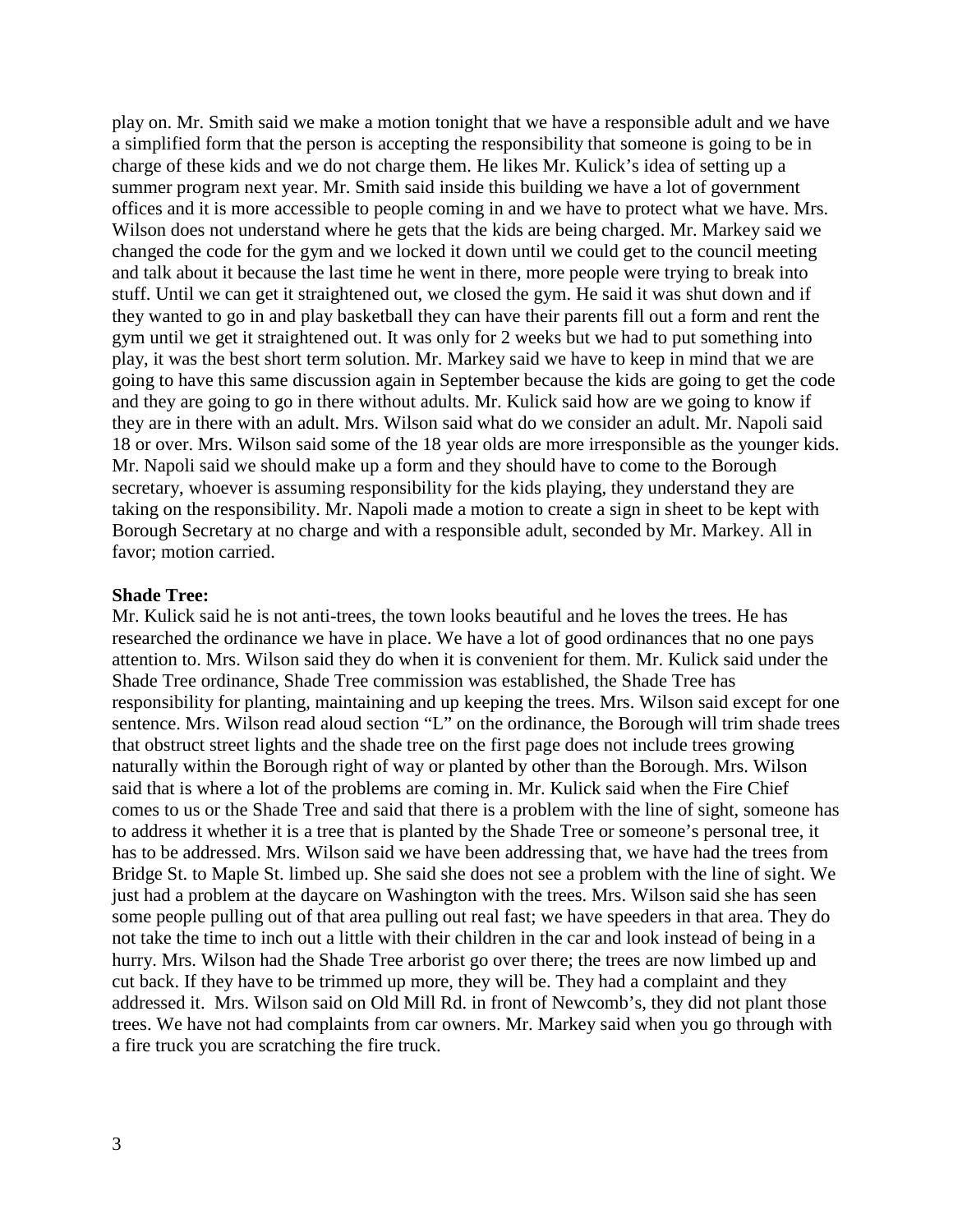Mr. Kulick asked if that is in the right of way. Mr. Markey said yes. Mr. Rood said if he planted them in the right of way, he should be responsible for cleaning them up and taking it down or he should be arrested for it. Mr. Rood said if you go down his street on Bacon when they park there for baseball games, the weeping willows that are down there, you would swipe the side of the firetruck. There is no parking on the one side so an emergency vehicle can get through. Mr. Rood said he noticed the other day now his car gets hit by the trees. Mr. Rood said the tree that is affecting his lines is coming down. Mrs. Wilson said from Kennedy's to Lackawanna, some of them have to be topped. Mr. Markey said they will be topped. Mrs. Wilson said the 600 block of Jefferson and the 400-500 block of Jefferson, those trees 10 years ago, we told them when we did the inventory they are in his yard and we could not touch them but they are ready to fall over back then they were diseased. Mr. Markey asked who can't touch them. Mr. Rood said they are on private property. Mrs. Wilson said we got grants for disastrous trees and we got them cut down. Mr. Markey asked if it is on private property. Mr. Markey said we need clear cut rules as to who needs to address the issues. Mrs. Wilson said it falls back on the Borough to a point, if we can get grants for these disastrous trees, we will remove them in front of Mullally's but when you remove a tree you have to plant a tree; that is part of the grant. The trees we have planted are specifically approved. Mr. Markey said as chair of DPW the only thing he worries about is if we were to be cutting around power lines, if it were our responsibility to cut Mr. Rood's tree, he does not feel comfortable from a liability and safety standpoint sending them out there without the proper training and certification. He is not saying we won't do it but up until now he does not think there was ever a clear cut path as to what Shade Tree and the Borough and Private owner was responsible for. It probably always was in the ordinance it was just that no one ever read it. Mrs. Wilson said she knows what was in the ordinance but she came and asked on behalf of the shade tree but we need the trees topped before they get to the lines. She said we can call PPL, she was surprised they did not come out to do Mr. Rood's tree.

Mr. Rood said his concern is that we have ordinance because of line of sight, you have to stay back 25ft with anything that is being built, but we do not have that ordinance for trees. Mrs. Wilson said the majority of them are 25ft from the corner. Mr. Rood said you might be 25ft. one way but not the other way. Mrs. Wilson said when they were approved by Penn Dot, they had the line of sights and all this other stuff and everything else and we had to abide by their rulings. We put in half of the trees that they had in their plan because when we started walking them she said no way, we put in half. Mr. Rood said Penn Dot does this for you and maybe you got grants to do this just like they gave you grant money for the sidewalks and lights, the town looks great but what is it costing you after they gave us the money; the maintenance. Mr. Rood said there was an ordinance years ago that the people in front for Main St. were supposed to cut their own grass and they would get fined if they did not. Now you are taking that money you are getting and using it to cut someone's grass. Mrs. Wilson said we only cut certain blocks. Mr. Rood said the ordinance was for all the blocks. Mrs. Wilson said she does not think so. Mrs. Wilson said down beyond Bacon they have to do their own, except twice a year when there are parades in town. Mr. Rood said his concern is the ladder truck, it sits higher and when you come down Main and you get to Kennedy's and you want to go to East Jermyn you cannot see anything coming down that hill. Mrs. Wilson said don't we have fire police who should be out before you. Mr. Rood said they go to the corner and they are not there 24/7. Mrs. Wilson said to have a line of sight going over Bridge St. all the trees on the right hand side have to be cut down. Mr. Rood said he does not need a line of sight in the middle of the road he is talking about down by Kennedy's he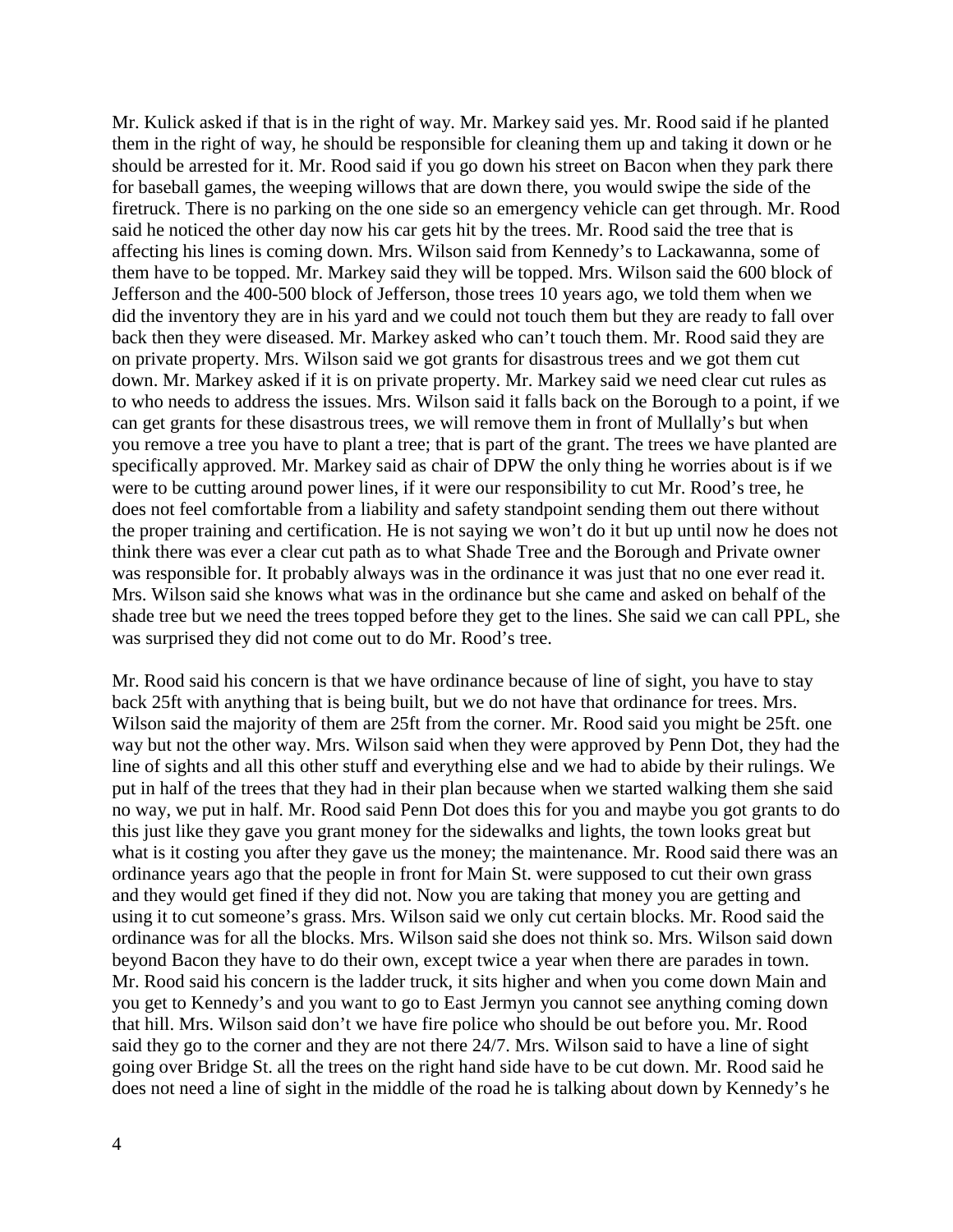cannot see if someone is coming down. Mr. Smith said the trees have beautified Jermyn, they serve a purpose. In the past, both the Shade Tree and the Borough employees worked together, he isn't promoting the Borough employees to go by electrical wires; he would never want anyone to get hurt. He said that we have a beautiful Borough here and the trees contribute a lot to that. The problem seems to be the maintenance and it seems that is all we have to do is be a little logical here. He said whatever the guys can do they should do but they should not be near the wires. If they can do the trimming, they should do the trimming. The Shade Tree gets x amount of dollars from the Borough they should count on x amount being used for trimming of the trees. If the Borough and the Shade Tree work together and for those problems where the wires are involved we have to get someone to do something and maybe they have money where we can do something like that. Mr. Rood, Mrs. Wilson and Mr. Napoli should go out and see and if the line of sight is an issue we should all work together. Mr. Rood said it is not all the trees; it needs to be more Borough people and emergency people involved where the trees are planted. Mr. Rood said he thinks the trees are beautiful too and there needs to be more of a concern with the placement of trees and how they are going to grow. They grow high, we have high trucks. Mr. Smith said he understands his point of view and he thinks that is where everyone needs to work together. He suggested showing Mrs. Wilson and seeing if we can come up with a consensus on what has to be done. Mr. Rood said in the future if we are going to plant another tree, let's go out with the fire truck and see where we should place it. Mrs. Wilson said usually those trees won't go over 25 ft.

### Mrs. Wilson introduced the members of the Shade Tree.

Ann Boylan 330 Washington – Chair of Shade Tree. She said she was told we had to have 25ft line of sight. Any concern that comes to us, we address. We do not toss it aside and pretend it doesn't exist. We have four meetings a year and anyone is welcome to come and voice their concerns. If this is an issue, please anybody come to the meeting and we will talk about it. We always address a concern. We do not want it to be an issue and we want to address it. Mr. Rood said during the convention we just had in town, there were fellows from New Jersey here and they gave the town a lot of compliments. She said she spent a lot of time on the Delaware St. Bridge between April and Sept. watering/planting flowers. She has never received a negative comment from anyone from the Lackawanna Heritage Trail. The last comment she received was from a gentlemen who asked about the flowers and WWI Park, he said he wished there were other towns in Lackawanna County that looked as good as Jermyn does.

Mr. Kulick said he wants to understand the make-up of Shade Tree, last meeting it was said that there are 7 voting members. There is only supposed to be 3 or did we change the ordinance. Mrs. Wilson said that was Jerry Giles, he will not allow more than 3 voting members in the ordinance at that time and we needed that ordinance passed immediately because we were going over to the park and spending \$8,000-\$10,000 in three phases and we needed the ordinance in place. That is why there are 3 in the ordinance, if you want to change it fine but we just have 7 members that are voting and we have 2 associate members who are non-voting members. Mr. Kulick said it is an ordinance and it should be precise, so we should amend that ordinance to say that there are 7 members. Mr. Smith said an official request should come before we act on that. Mr. Kulick said we are acting in violation of our own ordinance. We have been for 14 years or longer. It isn't a big deal but it is a big deal when something happens or someone comes and questions the ordinance. Mr. Markey said the trees that belong to the public, right now it says that the private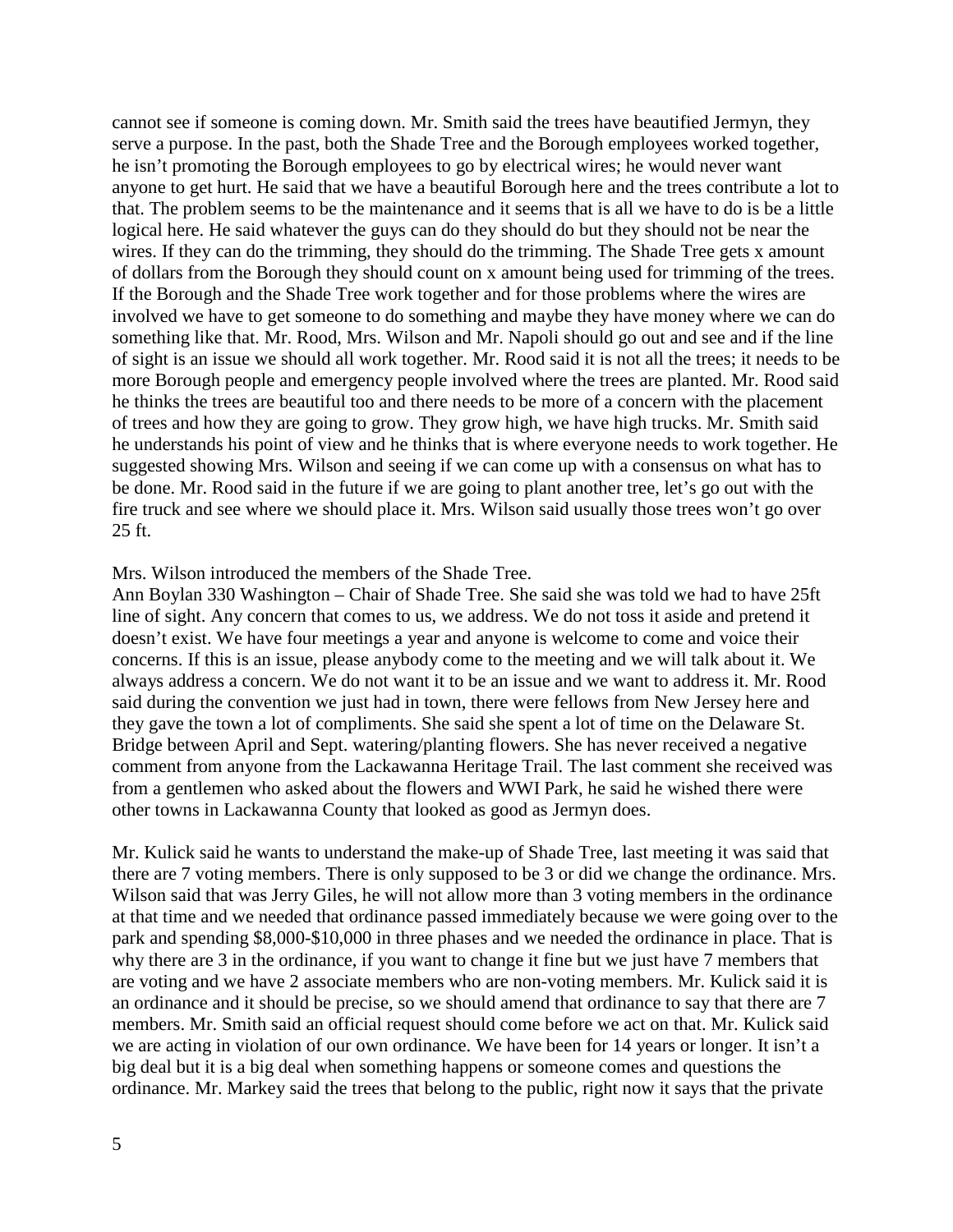citizens are responsible for maintaining their own trees, especially if they overgrow. He said he remembers when Atty. Nicholls was still here and we had the problem with the fire trucks running into the tree branches down on Old Mill, it's not just the engine that is getting scratched up it's the people that sit outside of the truck. The Borough wrote a letter to Mr. Newcomb and they refused to cut the trees. Mr. Kulick said if we don't enforce the ordnances then people know that they can do whatever they want and that has to stop. We have a lot of good ordinances on the books that have not been enforced for a long time. Mrs. Wilson asked who will send a letter out, the Borough? Mr. Kulick said the Borough can act on its own if a tree is causing a problem. The Commission was stablished to do that kind of stuff. Mrs. Wilson said in the past, we always asked permission of the Borough, even when we went for all the grants. Mr. Markey asked if the ordinance says if the Shade Tree fines them or the Borough and who is "we" we as in the shade tree committee or DPW. Mrs. Wilson said the DPW would have to cut the tree back but if it's to take town a tree we would hire someone and we would get quotes just to be sure. Mr. Markey said for Newcomb's we would not have to take down the entire tree and it encroaches on the road there. He said he remembers Atty. Nicholls saying cut the branches and leave them in the yard. Mr. Kulick said you can cut it but they have to clean it up. Mrs. Wilson said this is the power and duties of the commission – to study problems and determine the needs of the Borough, to recommend to the Borough, to assist the Borough, to conduct regular and special meetings, to annually report in full to the Borough Council and she said they have followed that. We do not overstep our bounds, any function that we have in town, a letter is always given to council even if you know it is going to happen.

Mrs. Wilson said we have adjusted to a point but if there is a problem with one tree or another tree, we will adjust. Mr. Rood said you have adjusted to a point, this is a few years now that himself one of this asst. chiefs have sat here about the line of sight going from Kennedy's and up. Mrs. Wilson said we have trimmed up the side where the traffic is. Mrs. Wilson said it is not that you say something and it goes in one ear and out the other, at the meeting I say that there has been a concern, can we ask our tree trimmer to go out and do it and he does it all the time. Mr. Rood said you need to go out in a higher vehicle and see it. Mrs. Wilson said we will look at all the trees in town and if a tree has to be taken down or cut back we will notify the council and ask for permission whether the DPW can do it or hire someone to do it, or reimburse the DPW for wages. Mrs. Wilson said and then we charge the homeowner. Mr. Markey said whatever the ordinance states is what we should be doing. Mr. Markey asked if there is a dollar amount in the ordinance. Mr. Kulick suggested having everyone take a look at the ordinance on what else needs to be changed in the ordinance.

#### **Rental Ordinance:**

Mr. Kulick said he has been studying rental unit ordinances in other towns. He does not think the permit fee stops the real problems. His opinion is that many towns have very strong ordinances regarding the rental units, to get that rental unit permit is more than just paying the fee, it requires an inspection of the unit; is it livable and sanitary. He said he looked at our own ordinance and it is pretty good it's just that we do not pay attention to it. For example, he asked Chief Arthur when he makes a call in one of the rental places does he file a report with the Borough Secretary? No. Mr. Kulick said if that was done and there were more than 1-2-3 calls in a 6 month period it is caused for shutting the place down. Mayor said that used to be enforced a long time ago. Mr. Kulick said there are a lot of things in the ordinance that we are going to look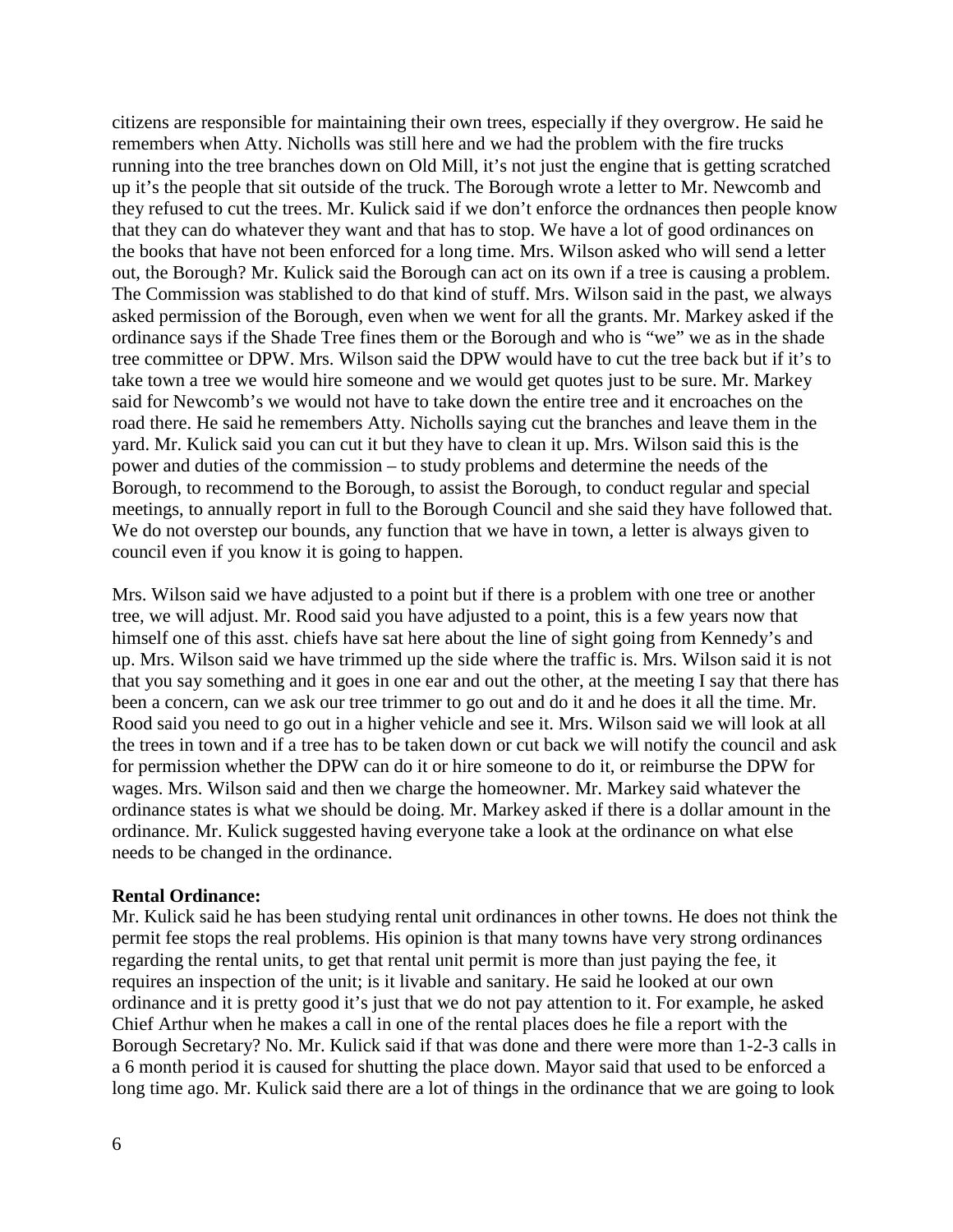at closer before the end of the year. He isn't sure if it's in there but if we can require a building inspector or someone to go in and look at them, some of these places are probably not livable. Chief Arthur suggested having the solicitor take a look at that because Blakely had a similar ordinance and the people sued them and he thinks it is in court right now. Mayor said he thinks there was discussion about that and that may be why it stopped being enforced because there was a lawsuit someplace else because it was in no fault of the owner that the police had to come there and that is why we stopped enforcing it on the voice of our own solicitor. Mr. Kulick said at some point we have to stop being afraid of being sued. Mr. Markey said Officer Calzola asked if we can look into doing something like this and Forest City adopted something like this and it worked out well.

# **Siren:**

Atty. Harrison said he spoke to the buyers attorney and he wouldn't have an issue of giving keys to the fire chief and police chief in case something happen to the siren, they are able to get in. The buyer only dropped one key off and the police have it.

## **Shade Tree:**

Mrs. Wilson said the first year Shade Tree got grants for the Callahan Park and spent \$10,000. The second year they spend \$8,000. 2002-2003 The memorial garden park \$70,000. The phase III of the Callahan and Memorial park was \$6,000. When this was done, the WWI Park was in process and there was \$36,000 spent there, a total of \$120,000 by January 21, 2005. Grants and matching grants, which means they had to do fund raisers and we are still going. We do have a long range plan and that was approved. If anyone wants to see the long range plan and other items, they are at the Borough Office.

## **Other Business:**

*Lackawanna County Associations Borough – July 20-* Mrs. Wilson said she usually goes but if they are not going to have a speaker. Mayor said John Blake will be there.

*Liquid Fuels Letter-* Mr. Kulick said he thought we raised the bond. It was raised for 2017 but 2016 was audited and it does not count for 2017.

*Recreation Committee – Jermyn Youth Sports –* We received the financials for the Recreation Committee and Jermyn Youth Sports. Mr. Kulick asked when Jermyn Youth Sports had an election. Mr. Markey said there was no election, there were appointments. Mrs. Wilson said Shade Tree will have their financials next meeting. Mayor said the Historical Society will have their financials next meeting

*Firemen's Convention –* Mr. Kulick asked Mr. Rood how they made out at the Firemen's Convention. Mr. Rood said he was not at the last meeting but doesn't think they made out to good from what he hears. Mr. Kulick said it was a nice parade. Mr. Rood said he did not see a lot of town people around.

*Rushbrook Creek-* Mr. Rood said he checks the creek and he was informed there seems to be a tree that the bark is all off by the Shumski's and it may need to be checked. There is a lot of stuff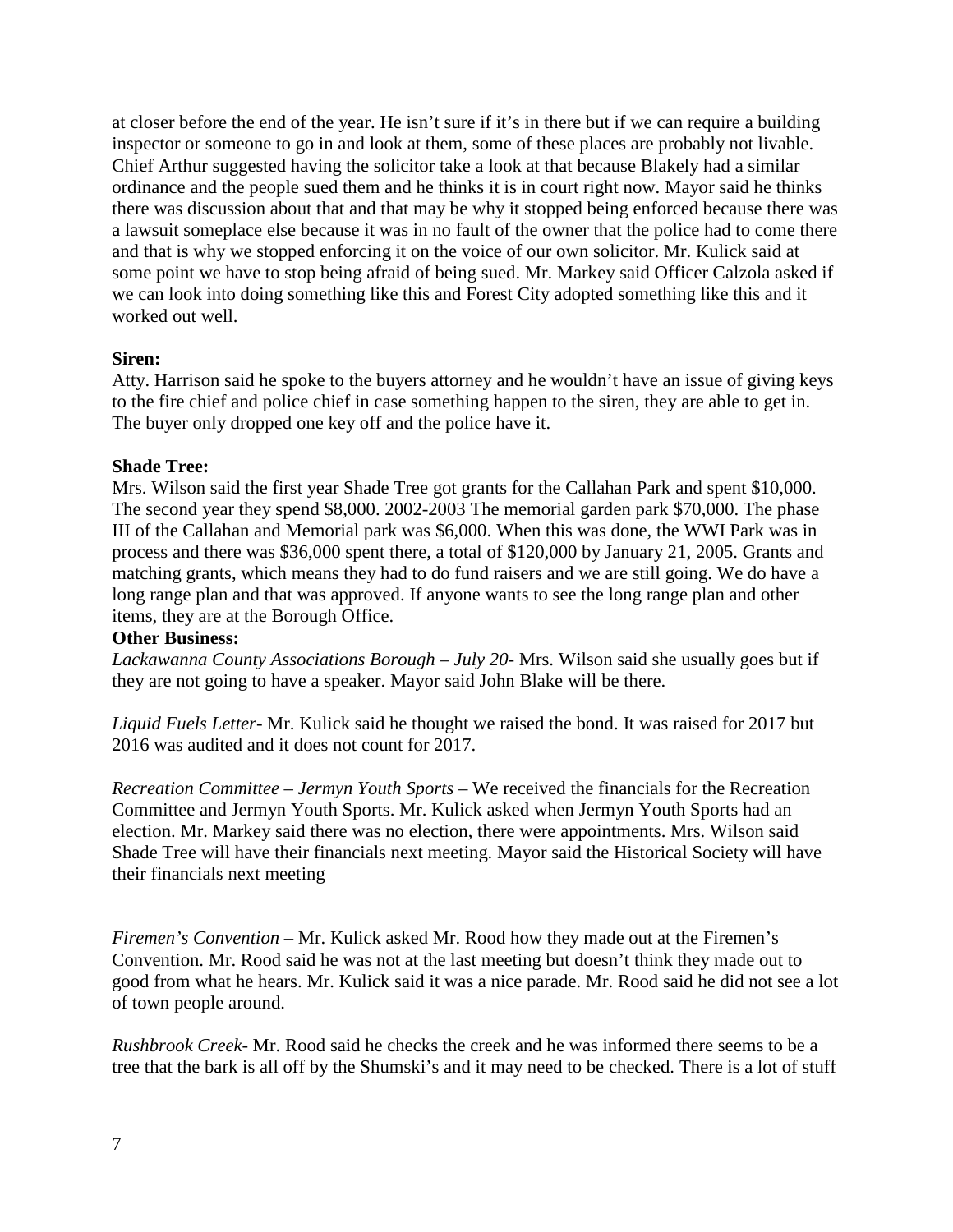on the banks where if we get a bad storm that this log may cause a problem and if we could have someone take a look at it.

Mr. Markey said we got permission last year to go in and clean what we need to clean up as long as we do not bring equipment in there. He said we did that last summer and we can do it again.

*New DPW Truck Grant:* Mr. Markey asked Borough Secretary if any information was heard for the grant application for the new DPW truck we were promised. It was asked to contact Mr. Mark regarding the grant.

*Senior Center:* Mr. Markey said he was speaking with Alice Walter and she said she would like to see a Senior Center in town. Mr. Rood said we tried that already. Mrs. Wilson said we had plans for it on the second floor. Mayor said we did propose a senior center in here and that was the reason for the elevator, it was set to be upstairs and the elevator grant was approved and we had it and it was taken away to do storm drain projects and we lost it. Mayor said it is a grant we can get it because we got it once before and if you specifically put it down as a Senior Citizen project benefiting Jermyn and Mayfield as a co-op grant then we would get it a lot easier that way. Mrs. Wilson said she thinks there were some remarks afterwards that they won't give you an elevator unless they progressively see you turn a room over. Mr. Kulick said it is all well and good if we get the money but we better be thinking about what it is going to cost afterwards. Mayor said it also opens the upstairs, we had people approach us about rooms upstairs for state and county offices that are always looking for space. If we had it, we would fill the building. Mayor said it is something that should have been done a long time ago. Mr. Markey said Ms. Walter purchased t-shirts and he went to deliver them to her and she said she gets very bored and all her friends live downtown and she would love to get together and have a senior center.

Mrs. Wilson said she was with the building committee and they were going to Lowes and Home Depot to see if they can get money out of them to redo the windows on the second floor. She said they need windows replaced before they can start any kind of construction. It was mentioned to her that there may be money for that. Mrs. Wilson said KBA has a floor plan for it and at one time the Events Committee did come into talk to Jerry Giles and there were other people in the audience that said they would volunteer to do the construction. The women in the Events Committee said if you replace the windows they would paint because they really wanted a room. Mrs. Wilson said it would be one room at a time and it is feasible. Mr. Napoli said why can't we do something in the gym, one night every other week. Mr. Rood said open up the Legion and Girl Scout Room for them and see how many people come to see if it's feasible to do a Senior Center. Mr. Napoli said we would be smart to do something in the gym first. If we have something we can do temporarily and if we have a lot of people then we can go for the grants.

## **Public Comment:**

Paul Pidgeon – Mr. Pidgeon thanked Council for supporting the Shade Tree. He said he left in 1988 and came back in 2015. He said he came back and this town has changed, some of it for the worse but one of the things he is very happy about is the look of it. It looks good. He looks forward to the teamwork with council. Mr. Pidgeon asked council if there is a way or process that we can get speedbumps in the town. He said Madison Ave. is a drag race in the morning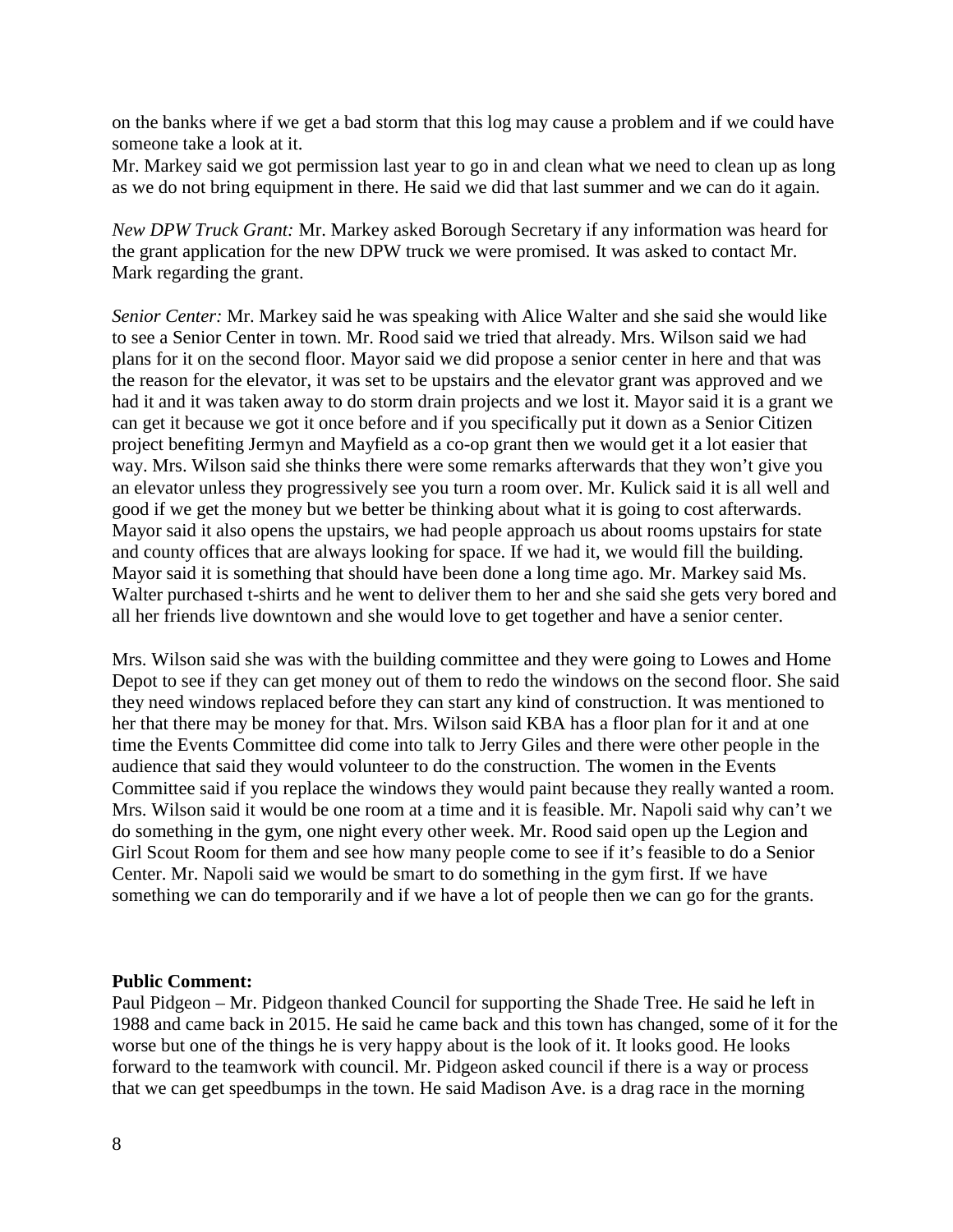with people going up and down and he said it is probably every street in town, but there is a Church and Daycare there on Madison. People drive really fast. He said he will gladly donate for the speedbumps and he feels it is a safety and noise concern. Mayor said they are our streets and we can do what we want on them as to putting speedbumps on the road. Mr. Napoli said Jefferson is an alternate federal route so we may not be able to do that there. Mayor said the rest of the streets are ours. Mrs. Wilson asked Chief Arthur if there is something that can be put up since there is a daycare there, not necessarily a speedbump but maybe a rumble strip. Chief Arthur said like the Mayor said they are your streets you can do what you want there. She said she is asking for suggestions. Chief Arthur said a speedbump. Mayor said we can get those plastic ones. Mr. Markey said the plastic ones we can take off during the winter for plowing. Mr. Pidgeon said it is mainly a summertime problem. Mr. Markey said then maybe the plastic speedbump will help but his only concern is that every block in this town will want one but the problem was addressed for the safety of the daycare. Mr. Markey suggested getting an insight from the Chief where people speed a lot and it's a safety concern maybe we can strategically place them in other places as well. Mr. Napoli said DPW and Public Safety can go out with Chief Arthur and Mr. Rood and see other areas that could use them. Mr. Pidgeon thanked Council. **Other:**

July  $16<sup>th</sup>$  – Rolling Thunder will be going through town. Last year they did not come through because of the construction.

July  $10^{th}$  – Homerun Derby at the park

Mr. Markey said they will be planning a movie night at the park.

August 1st – Jermyn Night Out

July  $30<sup>th</sup> - Last Sunday in July Concert In the Park$ 

Mr. Markey said people in Jermyn cannot complain that there is nothing to do; we have more committees than some cities.

## **Finance:**

Mr. Smith said as far as the budget is concerned there are some things we would like to move, a lot of this involves the DPW. The changes to do the 2017 budget that we would like to make – Move Street and Traffic lights from DPW to Admin department – eliminate the air conditioner category, the expense of the air conditioner was \$1,636.00 and we want to move that to Improvements category under Admin. Budget. We voted and approved a \$5,000 payment towards the heating/air conditioner units that we did not get, we saved \$3,364.00 and using that money we were taking our 2017 payment for the John Deere Tractor and that would cover us for 2017. We also want to remove the Lincoln Ave. Project of \$1,500 from the storm expense category and we want to put \$500.00 to supplies/pipe and \$1,000 under materials/supplies under the DPW budget. We want to remove the Bridge St loan payment and 2016 Paving project principle and interest out of the DPW budget and into the Admin. Budget. We had talked about a 5 year loan for the paving of the roads. At the time when the finance committee was meeting us had the cost of the roads, which would be approx. \$4xx, xxx.00 what we missed, was adding the interest. In the budget we only budgeted was the principle of the loan, not the interest. We have to come up with \$13,762.00 Total payment \$106,762.00. The only place that we could come up with the interest for this year would be taking \$13,762 from the sale of the DPW Garage to pay for the principle payment plus interest for the first year of the paving of the roads. Mr. Smith said we face some interesting challenges this year and this is one of them. Mr. Kulick asked if there was another paving account we had money in. We had moved money from the paving fund into